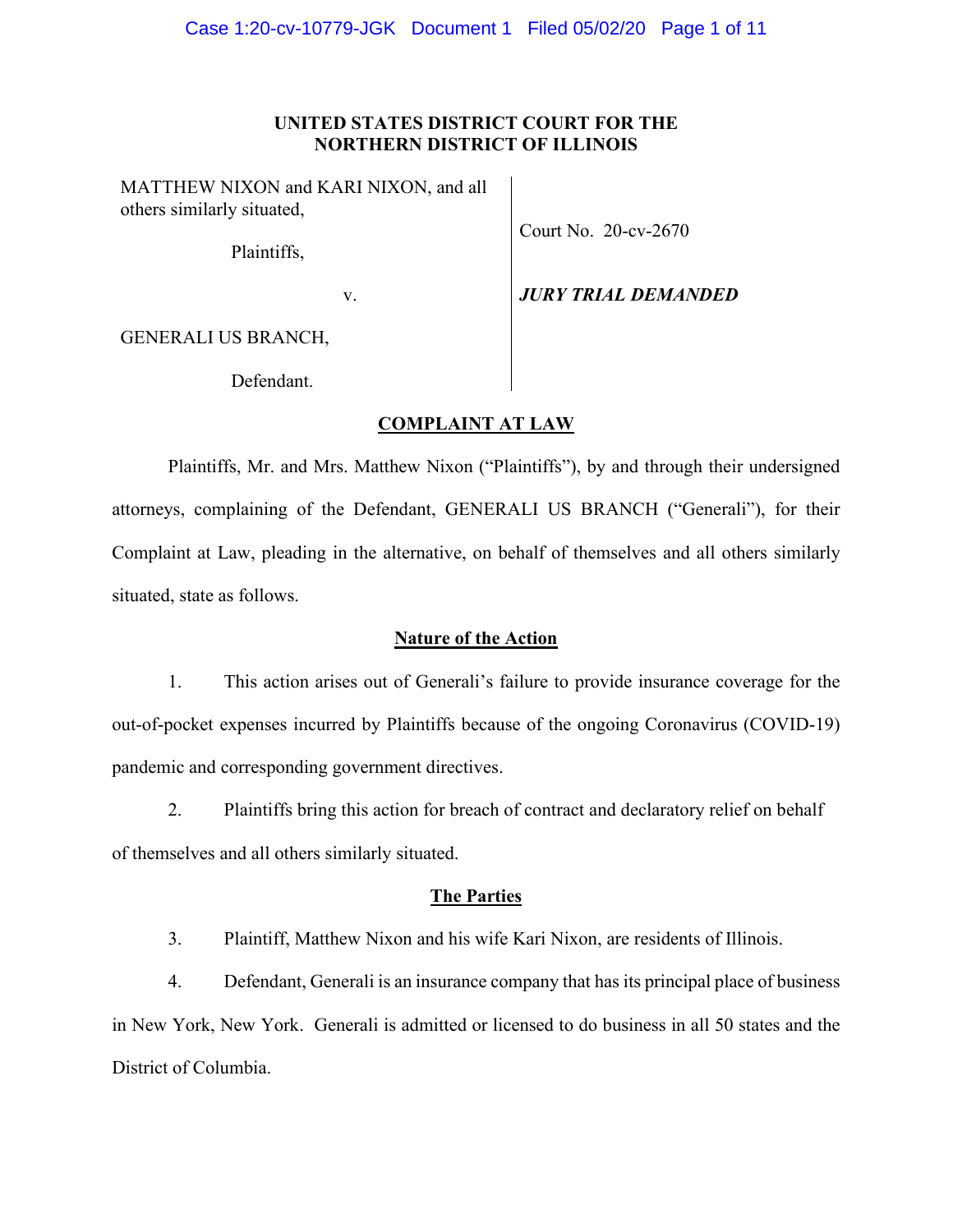## Case 1:20-cv-10779-JGK Document 1 Filed 05/02/20 Page 2 of 11

5. At all times mentioned herein, Defendant, Generali, was licensed to do business in the State of Illinois, selling travel insurance policies, and did in fact engage in such business in the state of Illinois.

## **Jurisdiction and Venue**

6. This Court has jurisdiction over this action pursuant to 28 U.S.C. §1332(d)(2)(A), as modified by the Class Action Fairness Act of 2005, because at least one member of the Class is a citizen of a different state than Defendant; there are more than 100 members of the Class; and upon information and belief the aggregate amount in controversy exceeds \$5,000,000.00 exclusive of interest and costs.

7. This Court has personal jurisdiction over Generali pursuant to Illinois's long-arm statute, 735 ILCS 5/2-209, because this complaint concerns: (1) one or more contracts Generali made to insure risk in Illinois, and (2) business that Generali transacted within Illinois, and (3) one or more contracts and/or promises Generali made that are substantially connected with Illinois. 735 ILCS 5/2-209(a)(1), (4), (7).

8. Additionally, because this action presents an actual controversy within this Court's jurisdiction, this Court may declare the legal rights and obligations of the parties hereto under 28 U.S.C. § 2201.

9. Venue is appropriate because a substantial part of the events or omissions giving rise to the claims occurred in the Northern District of Illinois.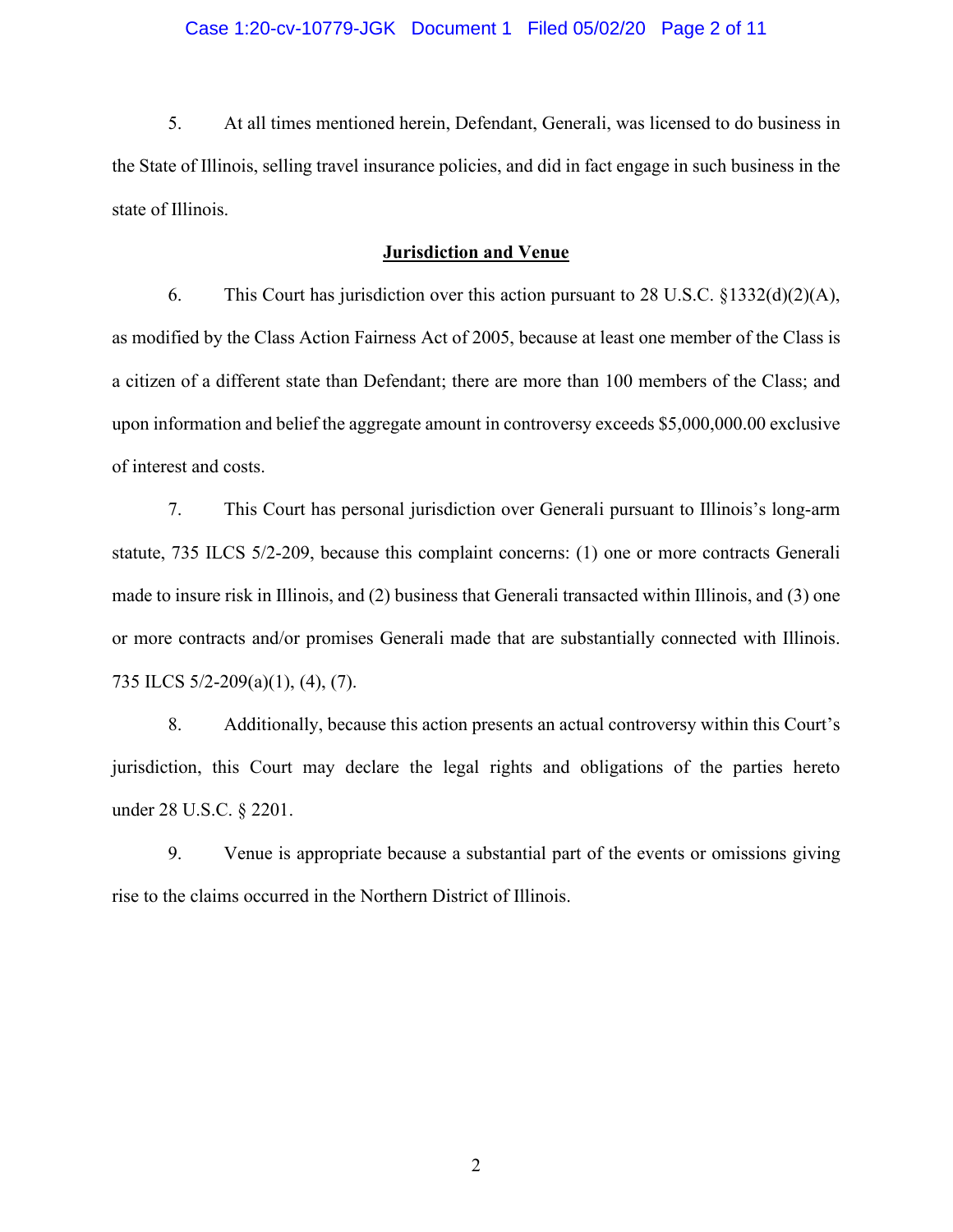### **Factual Allegations**

# *Plaintiffs Plan a Trip and Buy Travel Insurance*

10. In or about January 2020, Plaintiffs planned their family vacation to Florida. Plaintiffs booked a six-day stay at a resort in Panama City Beach, Florida for themselves and their two children and made a deposit for their stay with the resort. Plaintiffs were scheduled to arrive at their destination on March 21, 2020 and depart on March 27, 2020.

11. In connection with planning their family vacation, Plaintiffs purchased travel insurance from Generali on or about February 6, 2020.

12. In 2020, Generali sold Plaintiffs a travel protection insurance policy (Master Policy Number:TMP100010) (the "Policy"). The Policy is attached hereto as Exhibit A.

13. Pursuant to the Policy, Generali agreed to provide benefits for Trip Cancellation (Ex. A p. 16) and Trip Interruption (Ex. A at p. 19) if the trip was cancelled or interrupted due to a "Covered Event."

14. The Policy defined "Covered Event" to include "being Quarantined." Ex. A at pp. 16-19.

15. The Policy defines "Quarantine" as "the enforced isolation of you or your Traveling Companion, for the purposes of preventing the spread of illness, disease or pests." (Ex. A, at p. 9).

16. Under the Policy, "Traveling Companion" means "a person who, during the Trip will accompany you in the same accommodations." (Ex. A at p. 10).

17. Additionally, the Policy defines "Covered Event" to include the circumstance where "Your Accommodations at your destination made inaccessible due to fire, flood, volcano, earthquake, hurricane or other natural disaster." Ex. A at p. 18. The Policy defines "inaccessible"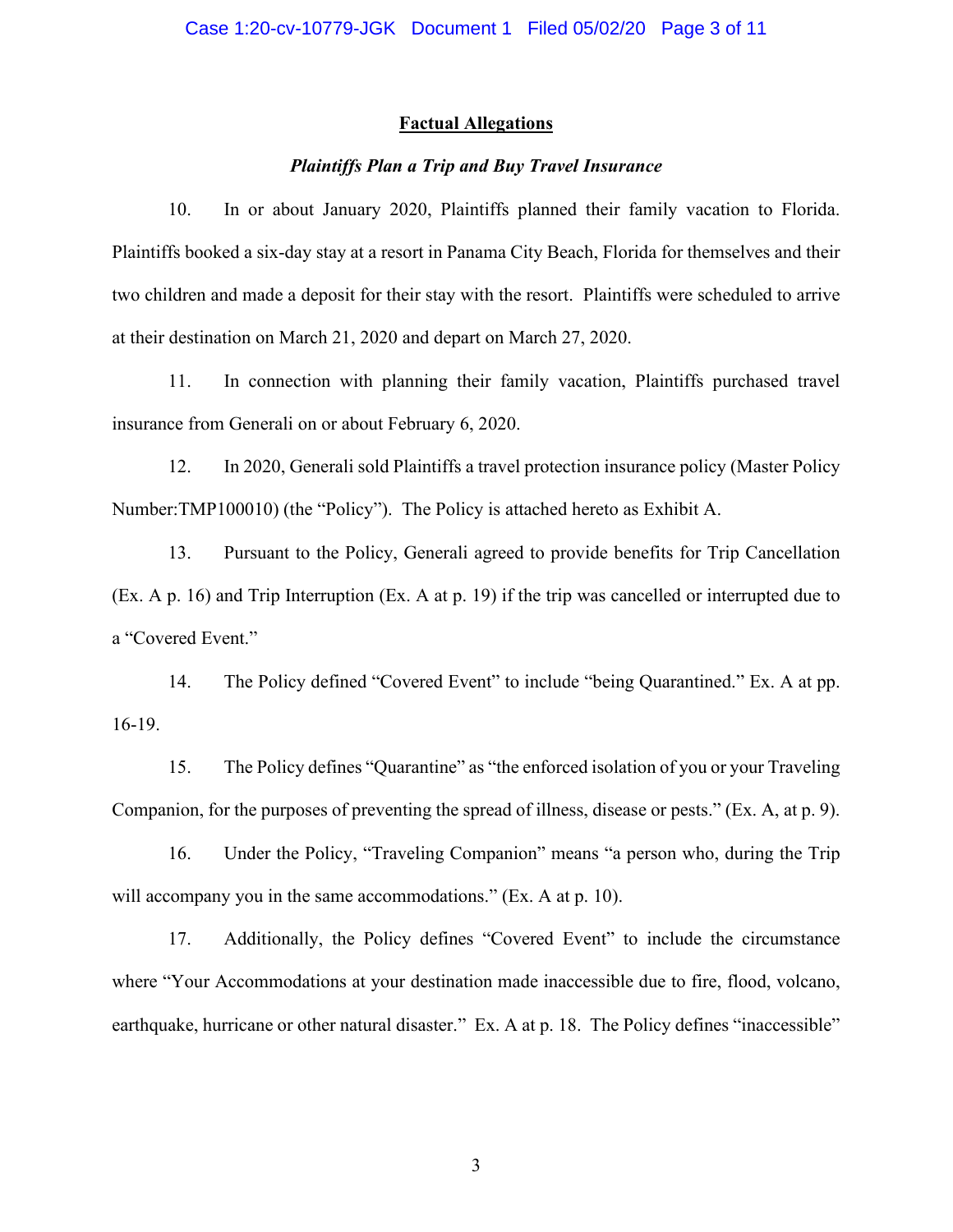### Case 1:20-cv-10779-JGK Document 1 Filed 05/02/20 Page 4 of 11

to mean "your Accommodations cannot be reached by your original mode of transportation." (Ex. A at p. 18).

18. Pursuant to the Trip Cancellation coverage, Generali agreed to reimburse its insured for "forfeited, prepaid, non-refundable, non-refunded, and unused published Payments" that were paid for the insured's trip "if you are prevented from taking your Trip due to one of the following unforeseeable Covered Events that occur before departure on your Trip." (Ex A at p. 16).

19. Pursuant to the Trip Interruption coverage, Generali agreed to reimburse its insureds for "the unused, non-refundable land or water arrangement prepaid to the Travel Supplier prior to department on your Trip" if "your Trip is delayed beyond your Scheduled Depature Date, or if you are unable to continue the Trip due to one of the unforeseeable Covered Events listed below that occur during your Trip dates to you or your Traveling Companion." (Ex. A at p. 18).

## *Government Orders Regarding COVID-19*

20. Coronavirus (COVID-19) (hereinafter "COVID-19") is a highly contagious airborne virus that has rapidly spread and continues to spread across the United States.

21. COVID-19 is spread by a number of methods, including "community spread" disease meaning that some people have been infected and it is not known how or where they became exposed. Public health authorities, including the CDC, have reported significant ongoing community spread of the virus including instances of community spread in all 50 states.

22. COVID-19 has been declared a pandemic by the World Health Organization.

23. The COVID-19 pandemic is a public health crisis that has profoundly impacted American society, including the public's ability to travel.

24. In response to this pandemic, Federal and State authorities have limited travel, mandated social distancing and limited the number of people that can gather in any setting.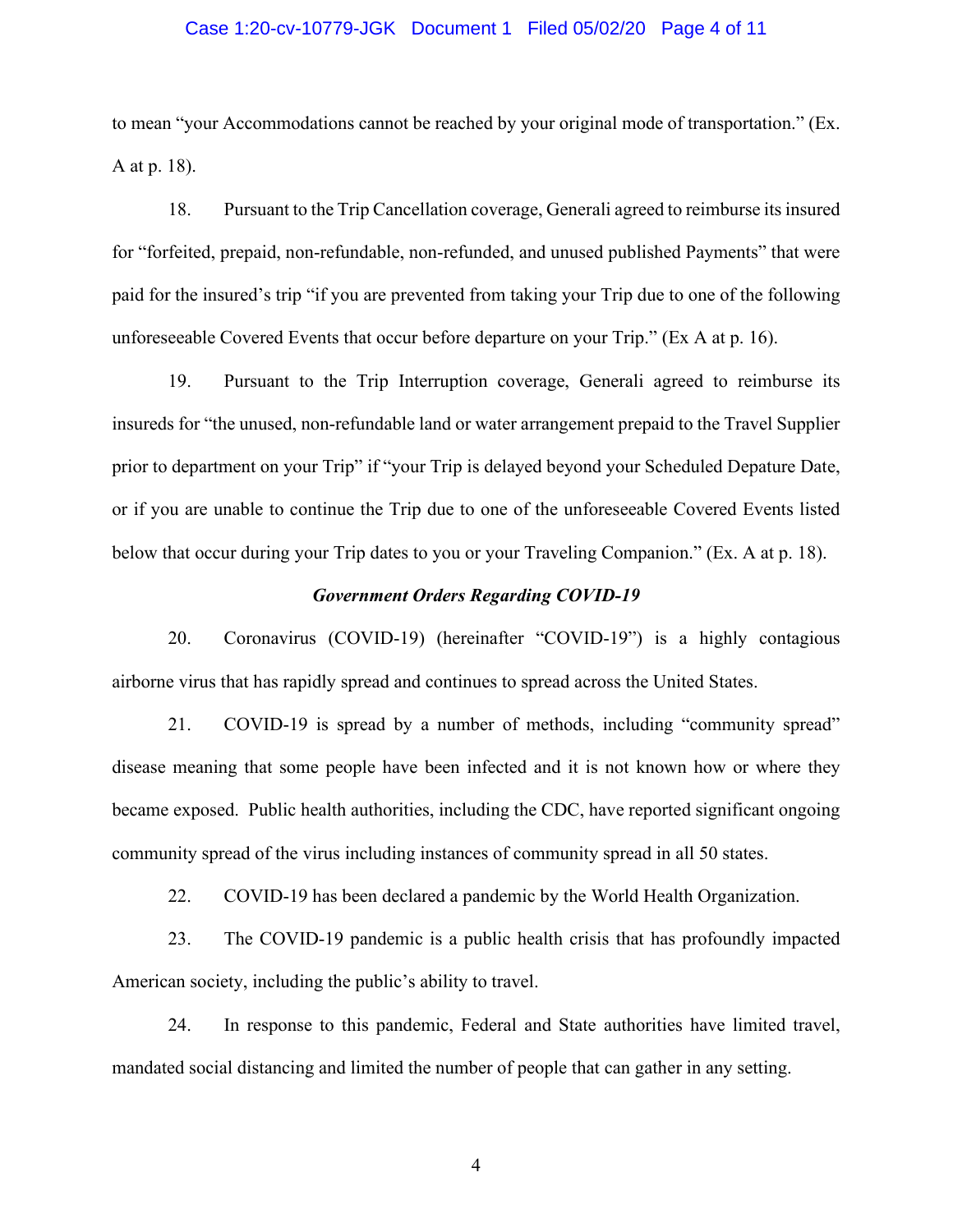## Case 1:20-cv-10779-JGK Document 1 Filed 05/02/20 Page 5 of 11

25. On March 9, 2020, Governor J.B. Pritzker issued a disaster proclamation, formally declaring all counties in the State of Illinois a disaster area.

26. On March 11, 2020, the World Health Organization declared COVID-10 a pandemic.

27. On March 13, 2020, the President of the United States declared a nationwide emergency pursuant to Section 501(b) of the Stafford Act, covering all states and territories within the United States.

28. On or about March 16, the President of the United States issued the President's Coronavirus Guidelines for America directing all persons to do their part to slow the spread of the coronavirus, including to avoid discretionary travel and avoid gatherings in groups of more than 10 people.

29. On March 20, 2020, Governor Pritzker issued Executive Order 2020-10, ordering (1) Illinois residents to stay in their homes except when performing "essential" activities, (2) prohibiting gatherings of 10 or more people, and (3) prohibiting all non-essential travel, including but not limited to, travel by automobile, motorcycle, scooter, bicycle, train, plane, or public transit ("Stay at Home Order").

30. On April 1, 2020, Governor Pritzker issued Executive Order 2020-18 continuing and extending the Stay at Home Order in its entirety until April 30, 2020.

31. On April 30, 2020, Illinois' Governor Pritzker issued Executive Order 2020-32 continuing and extending the Stay at Home Order until May 30, 2020.

32. As of May 1, 2020, all 50 states and the District of Columbia have had a stay at home order in place in response to COVID-19.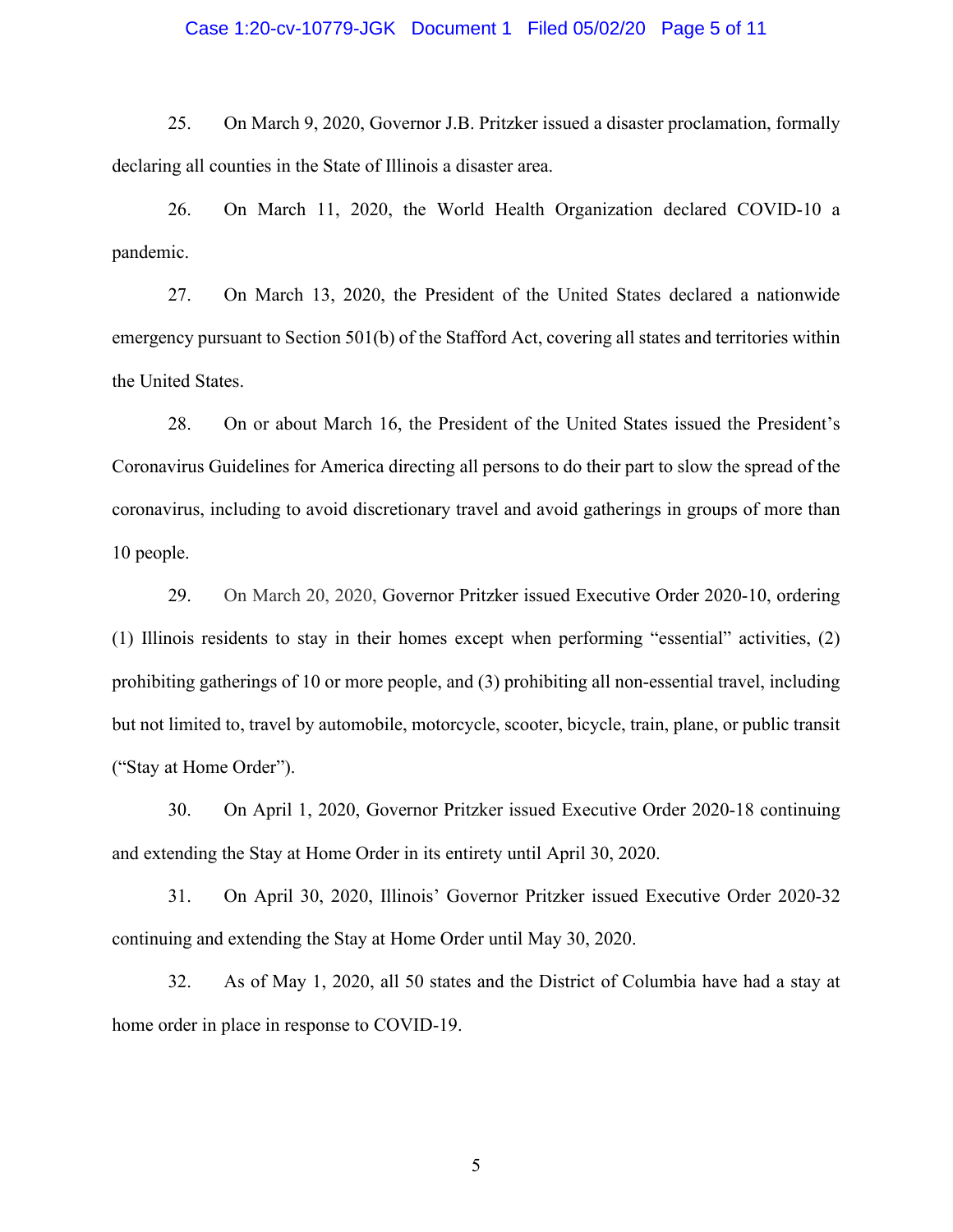## *Generali Denies Plaintiffs' Claim under the Policy*

33. At all times relevant hereto, Plaintiffs were "Insureds" under the Policy.

34. Plaintiff fully complied with the terms of the Policy and performed all of their obligations under the Policy, including but not limited to the payment of premiums and the timely reporting of claims. Therefore, the Policy has been in effect since its inception without interruption.

35. Plaintiffs trip was scheduled from March 21, 2020 – March 27, 2020.

36. Plaintiffs were prevented from taking their trip by COVID-19, the President's Guidelines for America, and Governor Pritzker's stay-at-home orders (Executive Orders 2020-10, and 2020-18).

37. Additionally, COVID-19 is a natural disaster that prevented Plaintiffs from reaching their destination by their original mode of transportation thereby making their destination "inaccessible" as that term is defined in the Policy.

38. Plaintiffs have incurred out of pocket expenses in connection with their scheduled trip, including but not limited to the amount paid as a deposit for their accommodations, which the resort has refused to refund.

39. On or about April 14, 2020, Plaintiffs filed a claim under the Policy with CSA Travel Protection, Generali's claims administrator, in accordance with the terms of the Policy.

40. On or about April 16, 2020, CSA Travel Protection, on behalf of Generali, denied Plaintiffs' claim taking the position that the trip cancellation was not due to a "Covered Event."

#### **Class Allegations**

41. Pursuant to Federal Rules of Civil Procedure 23(a), 23(b)(2) and 23(b)(3), Plaintiff brings this action on behalf of themselves and the following proposed Class:

> All persons located within the United States that purchased Generali insurance policies with Master Policy No. TMP100010 and were prevented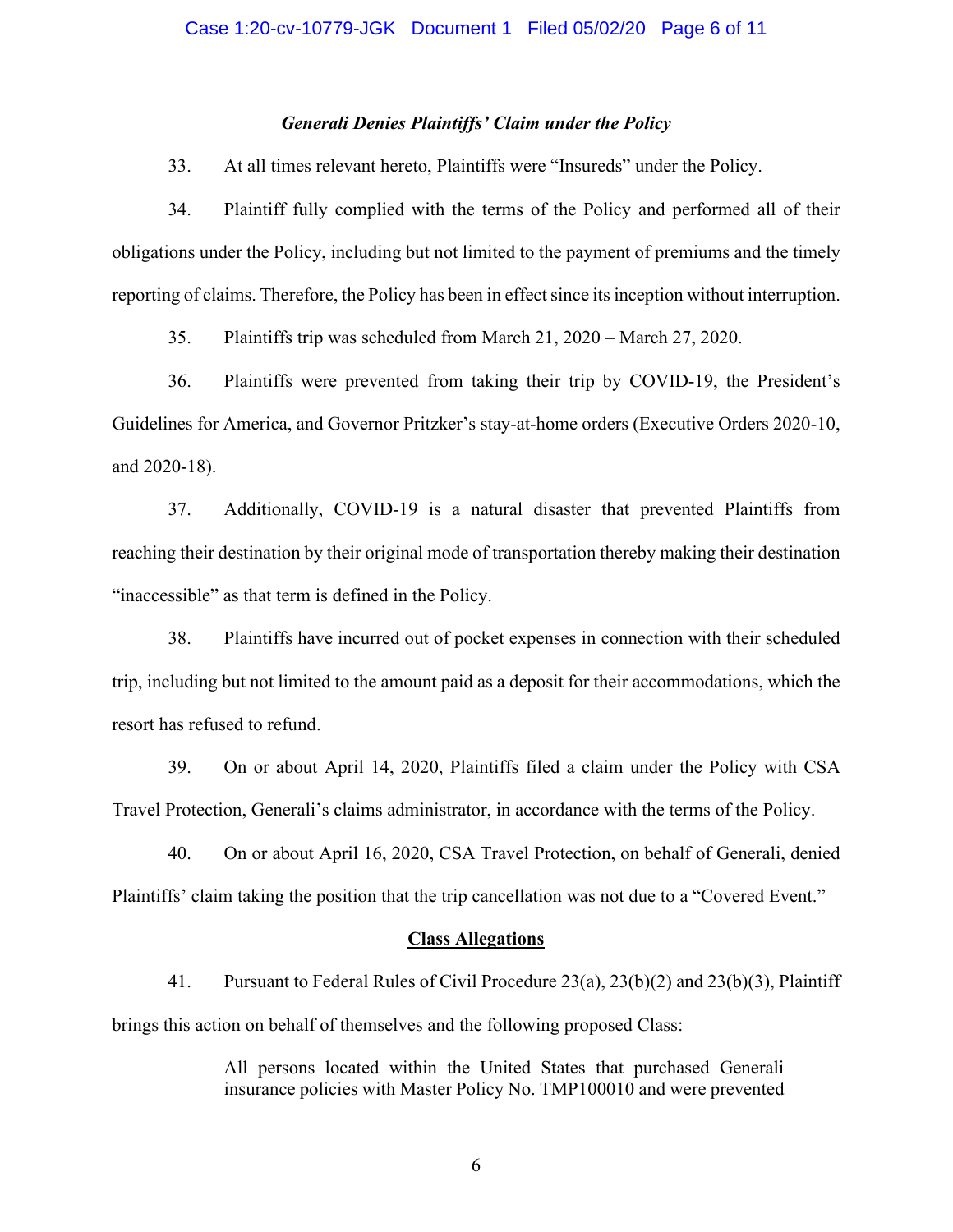## Case 1:20-cv-10779-JGK Document 1 Filed 05/02/20 Page 7 of 11

from taking a trip as a result of COVID-19 or related government directives who have incurred out of pocket trip expenses.

42. The Class is so numerous that joinder of all members is impracticable. Due to the nature of the insurance involved, the members of the Class are geographically dispersed throughout the United States. While only Generali Insurance knows the exact number of Class members, Plaintiff believes there are thousands of members in the Class.

43. Plaintiffs' claims are typical of the claims of the other members of the Class they seek to represent because Plaintiffs and all Class members purchased identical coverage from Generali Insurance containing identical language regarding Trip Cancellation and Trip Interruption.

44. Plaintiffs will fully and adequately protect the interests of all members of the Class. Plaintiffs have retained counsel experienced in complex class action and insurance litigation. Plaintiffs have no interests which are adverse to or in conflict with other members of the Class.

45. The questions of law and fact common to the members of the Class predominate over any questions that may affect only individual members, namely:

a. whether COVID-19 is a Covered Event under the Policy;

b. whether the stay at home orders are Covered Events under the Policy;

- c. whether the Policy requires Generali to reimburse would-be travelers for expenses incurred as a result of trip cancellation due to COVID-19; and
- d. whether the Policy requires Generali to reimburse would-be travelers for expenses incurred as a result of trip cancellation due to a stay at home order.

46. A class action is superior to other available methods for the fair and efficient adjudication of this controversy since joinder of all Class members is impracticable. The prosecution of separate actions by individual members of the Class would impose heavy burdens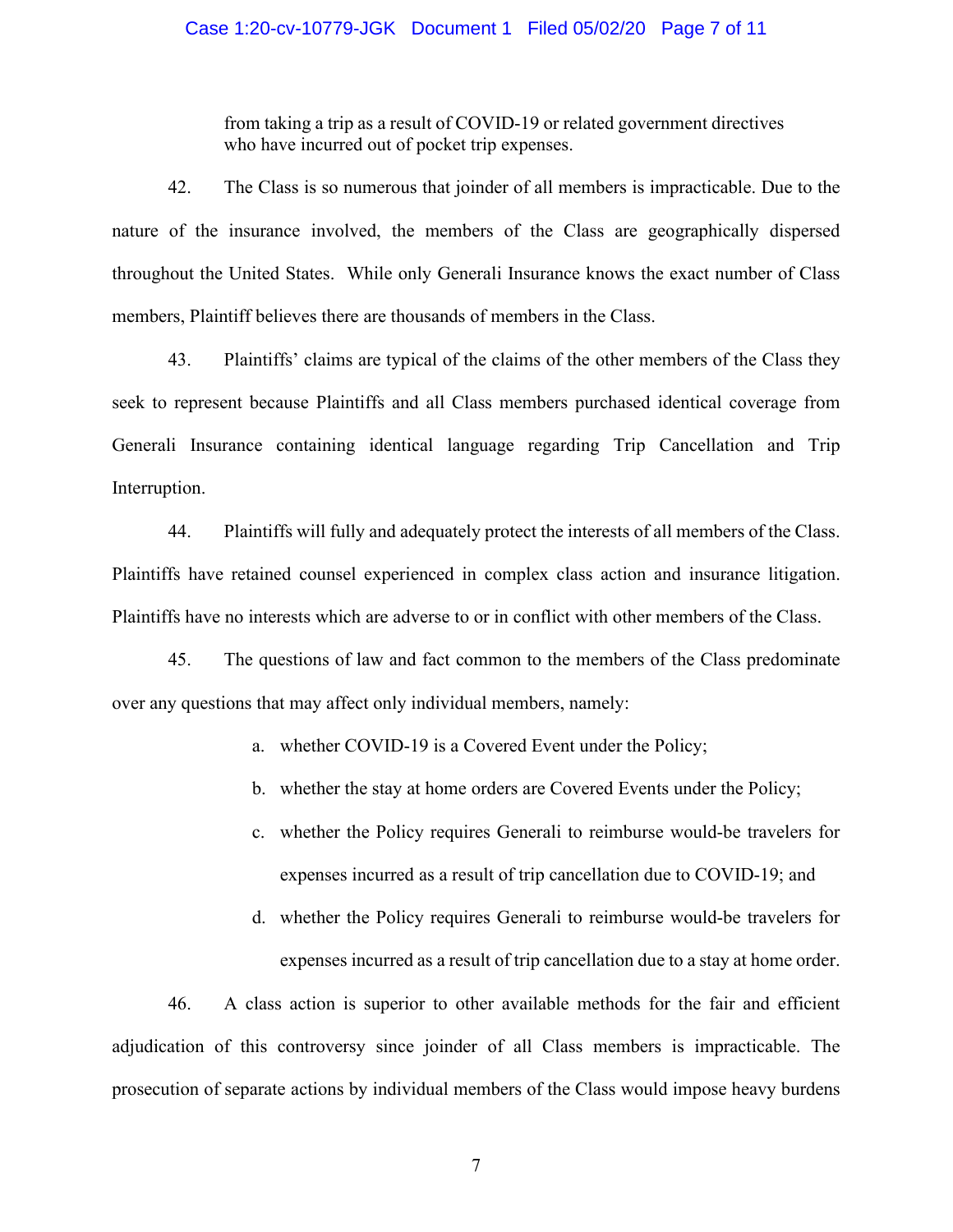## Case 1:20-cv-10779-JGK Document 1 Filed 05/02/20 Page 8 of 11

upon the courts and would create a risk of inconsistent or varying adjudications of the questions of law and fact common to the Class. A class action, on the other hand, would achieve substantial economies of time, effort, and expense, and would assure uniformity of decision with respect to persons similarly situated without sacrificing procedural fairness or bringing about other undesirable results.

47. The interest of the members of the Class in individually controlling the prosecution of separate actions is theoretical rather than practical. The Class has a high degree of cohesion, and prosecution of the action through representatives would be unobjectionable. The damages suffered by the Class are uniform and/or formulaic, and the expense and burden of individual litigation might make it virtually impossible for them to redress the wrongs done to them. Plaintiff anticipates no difficulty in the management of this action as a class action.

## **COUNT I – Breach of Contract ("Business Income")**

48. Plaintiffs repeat and reallege the allegations of paragraphs 1 through 47 as if fully set forth herein.

49. Plaintiffs bring this count on behalf of the Class.

50. By purchasing the Policy, Plaintiffs entered into a contract with Generali.

51. Generali promised to provide Plaintiffs reimbursement for costs as described in the Policy if Plaintiffs were prevented from taking their trip due to a Covered Event.

52. Plaintiffs were prevented from taking their scheduled trip due to a Covered Event, namely the COVID-19 quarantine. Additionally, Plaintiffs accommodation were inaccessible as that term is defined in the Policy.

53. On or about April 14, 2020, Plaintiff made a claim for coverage pursuant to the terms and conditions of the Policy.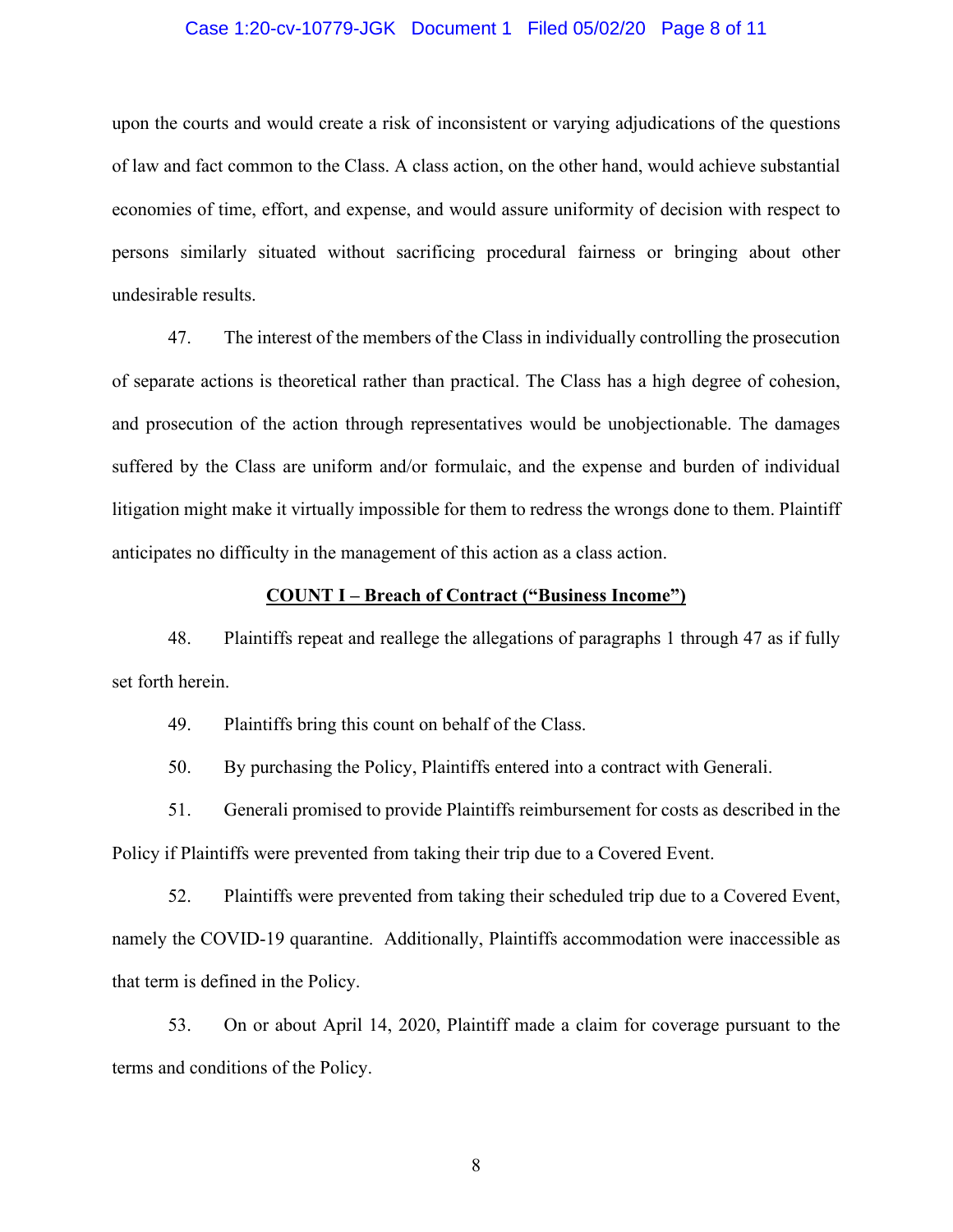### Case 1:20-cv-10779-JGK Document 1 Filed 05/02/20 Page 9 of 11

54. On April 16, 2020, Generali denied Plaintiff's claim for Coverage claiming that the trip was not prevented by a "Covered Event."

55. By denying Plaintiffs' claim, Generali breached its contract with Plaintiffs.

56. As a result of Generali denying Plaintiffs' claim, Plaintiffs have been prevented from recovering out-of-pocket expenses paid for their trip, thereby suffering damages.

# **COUNT II – Declaratory Judgment**

57. Plaintiffs repeat and reallege the allegations of paragraphs 1 through 56 as if fully set forth herein.

58. Plaintiffs bring this count on behalf of the Class and pursuant to the Declaratory Judgment Act, 28 U.S.C. §2201, *et seq.*

59. Because Generali has denied Plaintiffs' claim for reimbursement under the Policy, there is an actual controversy between the parties.

60. Plaintiffs seek a declaration by this Court that Plaintiffs were prevented from taking their trip because of a Covered Event, as that term is defined under the Policy.

61. Plaintiffs seek a declaration that their our of pocket trip expenses are covered under the Policy and that Generali is obligated to reimburse Plaintiffs for such expenses in accordance with the Policy.

62. Declaratory judgment will terminate the controversy and clarify the respective rights and obligations of the parties under Policy.

#### **Request for Relief**

WHEREFORE, Plaintiff demands the following relief on behalf of themselves and all others similarly situated: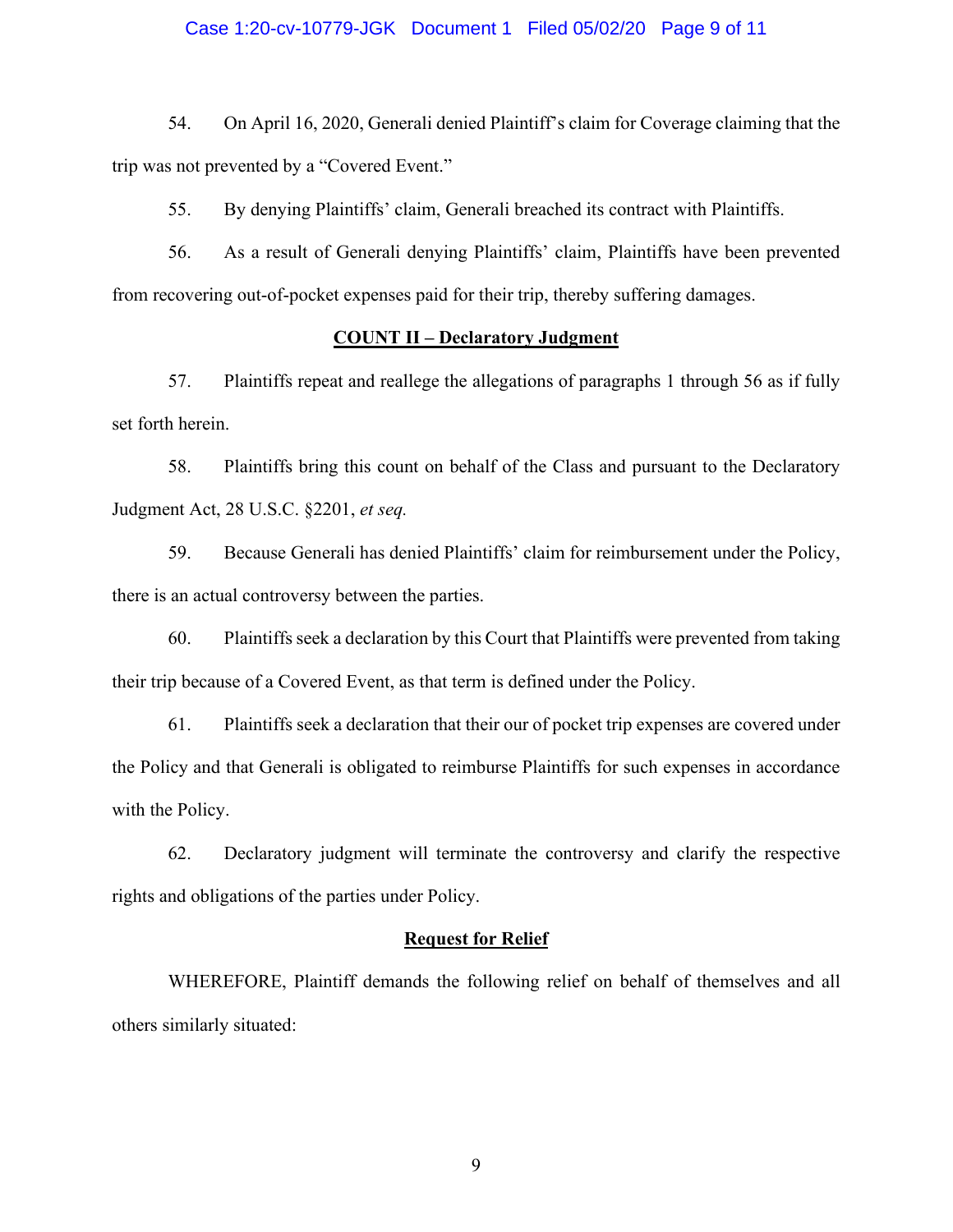- A. That an Order be entered certifying this action as a Plaintiff Class action under Federal Rule of Civil Procedure 23;
- B. A declaration by this Court that Plaintiffs were prevented from taking their trip because of a Covered Event, as that term is defined by the Policy.
- C. A declaration by this Court that Plaintiffs' out of pocket trip expenses are covered under the Policy;
- D. A declaration that Generali is obligated to reimburse Plaintiffs' for their out of pocket trip expenses in accordance with the Policy;
- E. Compensatory damages in such amount as demonstrated by the proofs at trial and that the Court deems just and proper;
- F. Punitive damages as to Counts for which such damages are available under applicable law and in an amount that the Court deems just and proper;
- G. Imposition of a constructive trust, an order granting recessionary and injunctive relief and other such equitable relief that the Court deems just and proper;
- H. An appropriate claims resolution facility, funded by Defendant, to administer relief to the Class in this case;
- I. Costs of litigation and attorneys' fees; and
- J. All other appropriate relief.